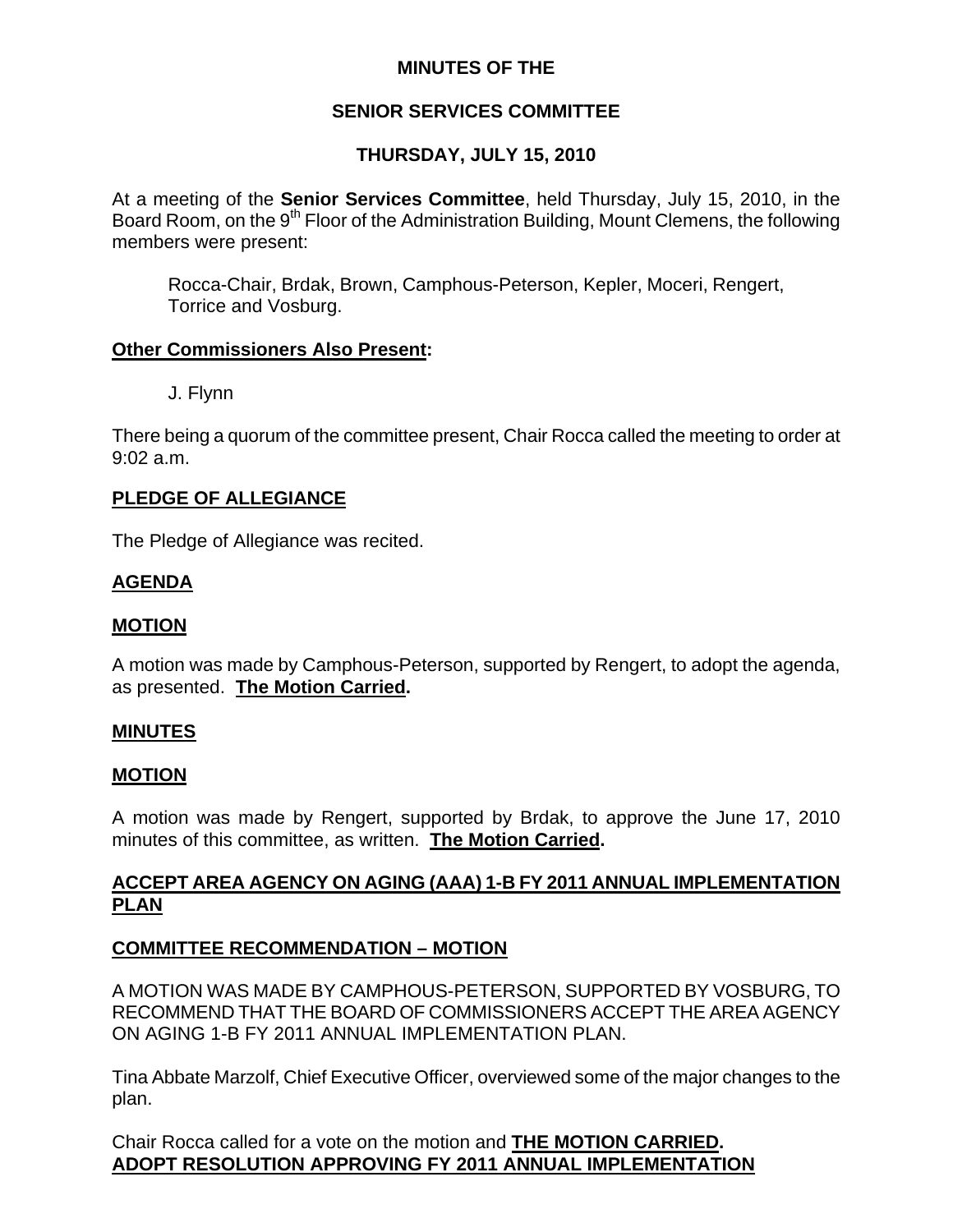### **PLAN OF THE AAA 1-B**

### **COMMITTEE RECOMMENDATION – MOTION**

A MOTION WAS MADE BY CAMPHOUS-PETERSON, SUPPORTED BY TORRICE, TO RECOMMEND THAT THE BOARD OF COMMISSIONERS ADOPT A RESOLUTION APPROVING THE FY 2011 ANNUAL IMPLEMENTATION PLAN OF THE AREA AGENCY ON AGING 1-B. **THE MOTION CARRIED.** 

## **ACCEPT BUSINESS ASSOCIATE AGREEMENT BETWEEN AAA 1-B AND RESOURCE ADVOCACY PROGRAM**

### **COMMITTEE RECOMMENDATION – MOTION**

A MOTION WAS MADE BY MOCERI, SUPPORTED BY CAMPHOUS-PETERSON, TO RECOMMEND THAT THE BOARD OF COMMISSIONERS ACCEPT THE BUSINESS ASSOCIATE AGREEMENT BETWEEN AREA AGENCY ON AGING 1-B (COVERED ENTITY) AND MACOMB COUNTY DEPARTMENT OF SENIOR SERVICES RESOURCE ADVOCACY PROGRAM (BUSINESS ASSOCIATE). **THE MOTION CARRIED.** 

# **ACCEPT BUSINESS ASSOCIATE AGREEMENT BETWEEN AAA 1-B AND LEGAL ASSISTANCE PROGRAM**

#### **COMMITTEE RECOMMENDATION – MOTION**

A MOTION WAS MADE BY TORRICE, SUPPORTED BY BRDAK, TO RECOMMEND THAT THE BOARD OF COMMISSIONERS ACCEPT THE BUSINESS ASSOCIATE AGREEMENT BETWEEN AREA AGENCY ON AGING 1-B (COVERED ENTITY) AND MACOMB COUNTY DEPARTMENT OF SENIOR SERVICES LEGAL ASSISTANCE PROGRAM (BUSINESS ASSOCIATE). **THE MOTION CARRIED.** 

## **ACCEPT CONTRACT ADDENDUM FOR LEGAL ASSISTANCE PROGRAM FOR FY 10/1/2009 – 9/30/2010**

## **COMMITTEE RECOMMENDATION – MOTION**

A MOTION WAS MADE BY RENGERT, SUPPORTED BY MOCERI, TO RECOMMEND THAT THE BOARD OF COMMISSIONERS ACCEPT THE CONTRACT ADDENDUM FOR SENIOR SERVICES LEGAL ASSISTANCE PROGRAM FOR FY 10/1/2009 – 9/30/2010 FOR ADDITIONAL FUNDING FROM AREA AGENCY ON AGING 1-B IN THE AMOUNT OF \$4,774. **THE MOTION CARRIED.** 

**ACCEPT CONTRACT ADDENDUM FOR RESOURCE ADVOCACY PROGRAM FOR FY 10/1/2009 – 9/30/2010**